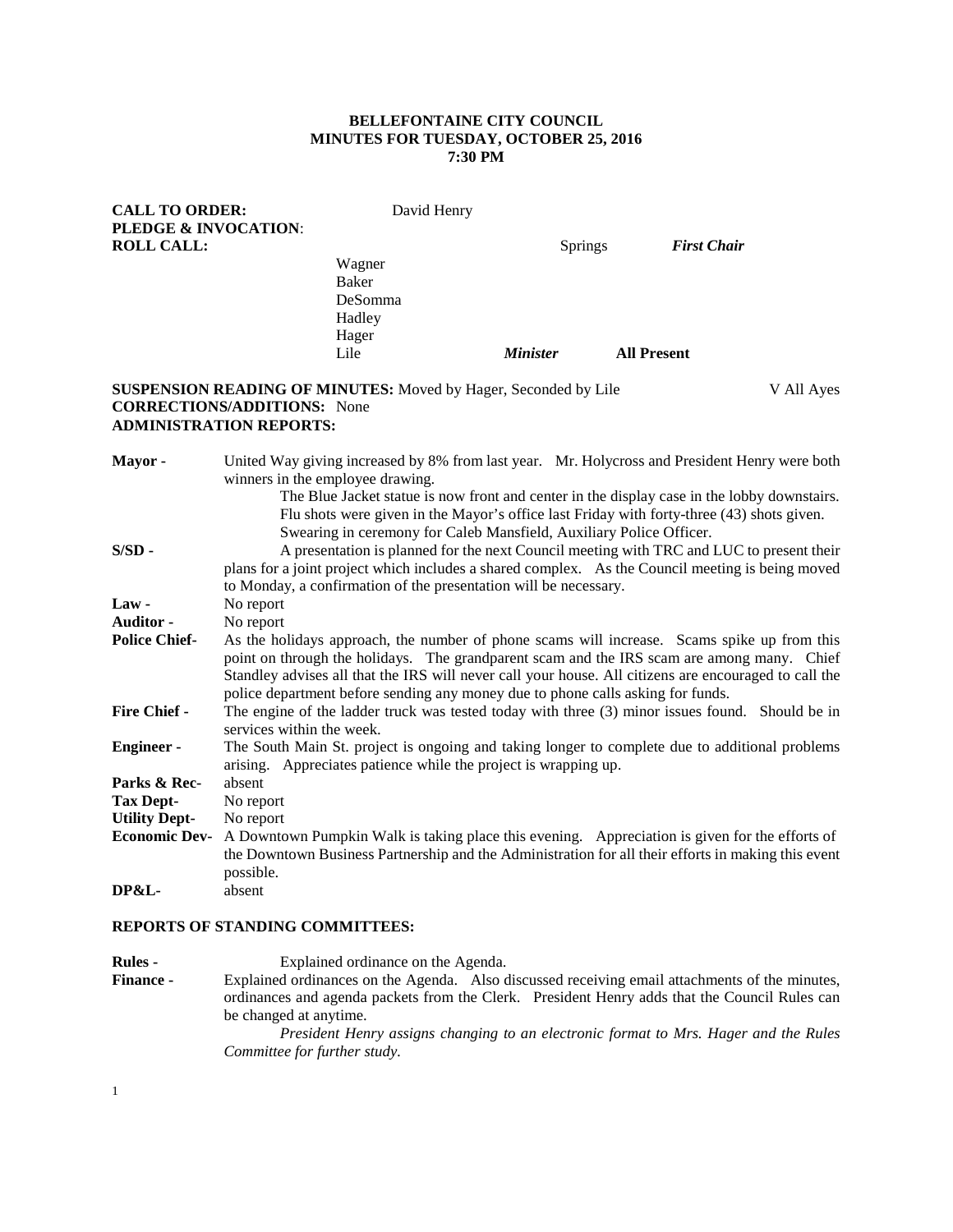**Utilities -** Explained ordinance on the Agenda.<br>**Safety -** No report No report **Streets -** Commends all involved on a wonderful Pumpkin Walk through downtown. **Sidewalks, Curbs & Parks –** No report **Audit -** No report

Councilman Lile gives an update on the TNR Project. Fifty (50) cats have been spayed/neutered so far. Also a fundraiser will be held for the project in the form of a Comedy Night held at the Eagles Lodge on November 19<sup>th</sup> at 6:00 pm. with comedians from the Funny Bone. Tickets are available for \$15.00 single or \$25.00 per couple and includes food.

## **COMMUNICATIONS FROM CITIZENS:**

### **INTRODUCTION OF ORDINANCES:**

### **1. ORDINANCES FOR 1ST READING**

16-58 A. AN AMENDMENT TO ORDINANCE NO. 15-83 SETTING COMPENSATION AND HOURS FOR THE VICTIM ASSISTANCE PERSONNEL POSITION WITHIN THE BELLEFONTAINE MUNICIPAL PROSECUTOR'S OFFICE AND DECLARING AN EMERGENCY IN THE CITY OF BELLEFONTAINE, OHIO. **FINANCE**

| 3RR -      | Moved by Baker, seconded by Wagner  | V All Ayes |
|------------|-------------------------------------|------------|
| Passage -  | Moved by Baker, seconded by DeSomma | V All Ayes |
| Adoption - | Moved by Baker, seconded by DeSomma | V All Aves |

### **2. ORDINANCES FOR 2ND READING**

- 16-56 A. AN ORDINANCE AMENDING CERTAIN PROVISIONS OF THE CODIFIED ORDINANCES OF THE CITY OF BELLEFONTAINE, OHIO REGARDING THE UTILITY, WATER AND SEWER RATES. **UTILITY**
	- 3RR Moved by Wagner, seconded by Springs V All Ayes Passage - Adoption -

#### **3. ORDINANCES FOR 3RD READING**

16-53 A. AN AMENDMENT TO ORDINANCE NO. 89-87 PROVIDING THE AMOUNT OF FIDELITY BONDS COVERING CERTAIN ELECTED OFFICIALS AND EMPLOYEES OF THE CITY AND DECLARING AN EMERGENCY IN THE CITY OF BELLEFONTAINE, OHIO. **RULES**

Adoption- Moved by Hager, seconded by Hadley V All Ayes 16-54 B. AN ORDINANCE MAKING SUPPLEMENTAL APPROPRIATIONS AND AMENDING THE PERMANENT APPROPRIATIONS ORDINANCE FOR PURPOSES OF GENERAL, PROBATION, POLICE DONATIONS, FIRE DONATION, WATER, SEWER AND AMBULANCE AND DECLARING AN EMERGENCY IN THE CITY OF BELLEFONTAINE, OHIO. **FINANCE**

Adoption- Moved by Baker, seconded by Hadley V All Ayes

2